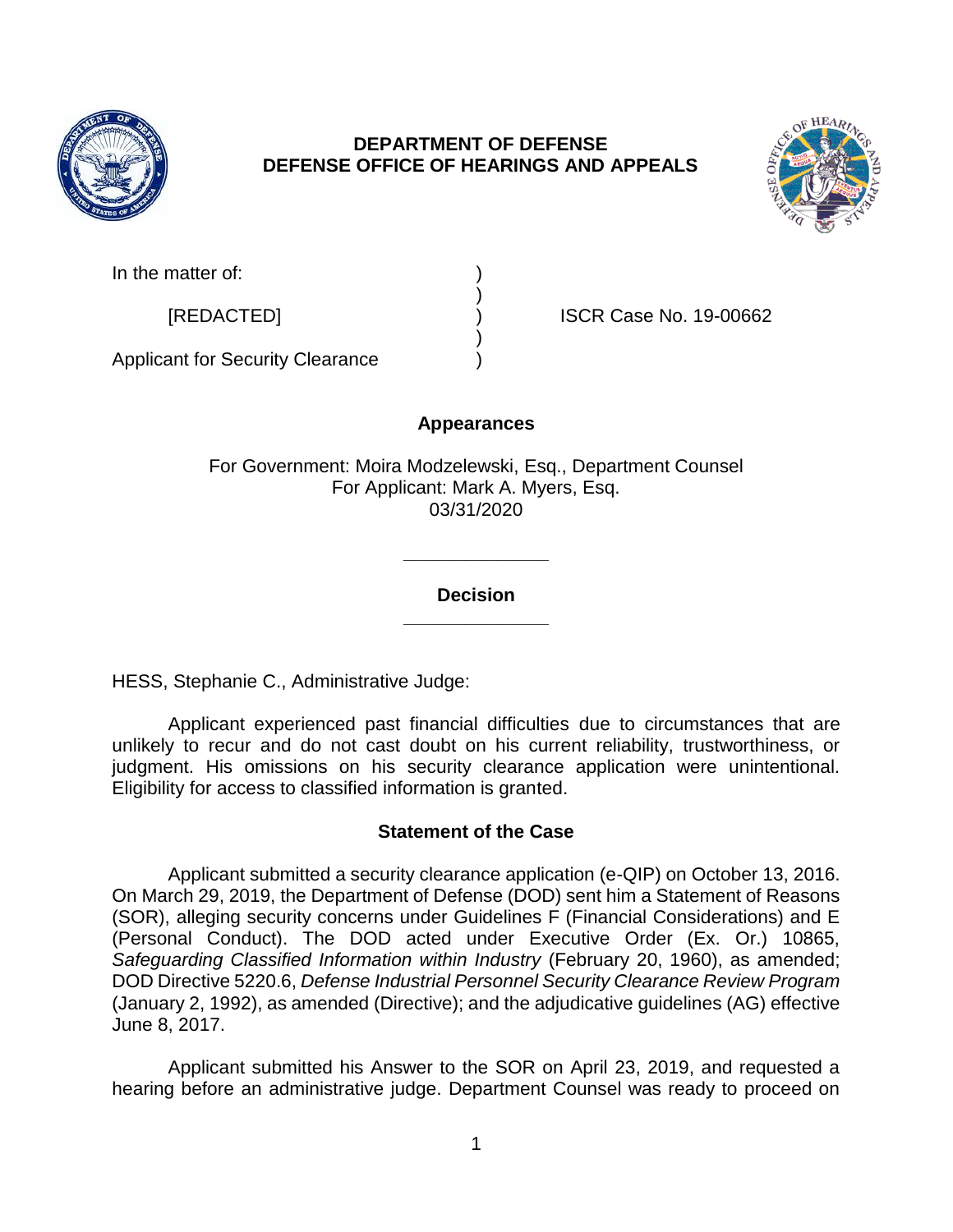May 21, 2019, and the case was assigned to me on August 12, 2019. On August 30, 2019, the Defense Office of Hearings and Appeals (DOHA) notified Applicant that the hearing was scheduled for September 26, 2019. I convened the hearing as scheduled. Government Exhibits (GX) 1 through 4 were admitted into evidence without objection. Applicant called one witnesses, testified, and Applicant's Exhibits (AX) A through I were admitted without objection. I left the record open until October 10, 2019, to enable Applicant to submit documentary evidence. He timely submitted AX J through AX K, which were admitted without objection. DOHA received the transcript (Tr.) on October 11, 2019.

### **Findings of Fact**

Applicant, 41, is an aircraft worker telecommunications engineer currently employed by a defense contractor since July 2019. He has worked for defense contractors since 2016. From 1997 until 2001, he served on active duty in the U.S. Navy, where he held a security clearance. He and his wife married in 2010 and have two daughters, ages 21 and 9. (GX 1; Tr. 27.)

Under Guideline F, the SOR alleges 17 past-due accounts totaling \$31,558. The debts are comprised of a \$20,111 debt to DFAS, 2 student loan accounts totaling \$6,503, 2 credit-card accounts totaling \$846, and 12 medical accounts totaling \$4,098. Applicant admits each of the debts and states that he is current on the student loan accounts, in a repayment plan for two of the medical accounts, and that 10 of the accounts are closed. The SOR alleges under Guideline E that Applicant intentionally falsified his security clearance application by failing to disclose his delinquent accounts. Applicant denies this allegation. His admissions are incorporated in my findings of fact. The delinquent debts are reflected in Applicant's credit bureau reports (CBR) from January 2019 and December 2016, and discussed in his January 2018 personal subject interview (PSI). (GX 4; GX 3; GX 2.)

Applicant enlisted in the Navy in 1997 for a four-year commitment. While deployed in a combat zone in 1999, he reenlisted for an additional six years. He received a reenlistment bonus of \$32,000, to be paid in several installments. He received the first installment of \$14,000 in October 2000. Shortly after receiving the bonus payment, Applicant used the money to purchase a truck. He received a second installment of approximately \$1,700 in 2001. (Tr. 49-54.)

In October 2001, Applicant tested positive for amphetamines in a urinalysis. Ultimately, he received an other than honorable discharge. As a result of not fulfilling the terms of his reenlistment, Applicant was obligated to repay his reenlistment bonus. The account became delinquent in the amount of \$20,111 (SOR ¶ 1.n).

Since 2002, DFAS has captured Applicant's Federal tax refunds and applied them to the debt. Over the years, Applicant also made several unscheduled payments. He has called DFAS about 12 times over the past 10 years in an effort to establish a repayment plan, but has been unable to reach an agreement. On his most recent call, he was told that the only way he could bring the delinquent account current was to pay the balance in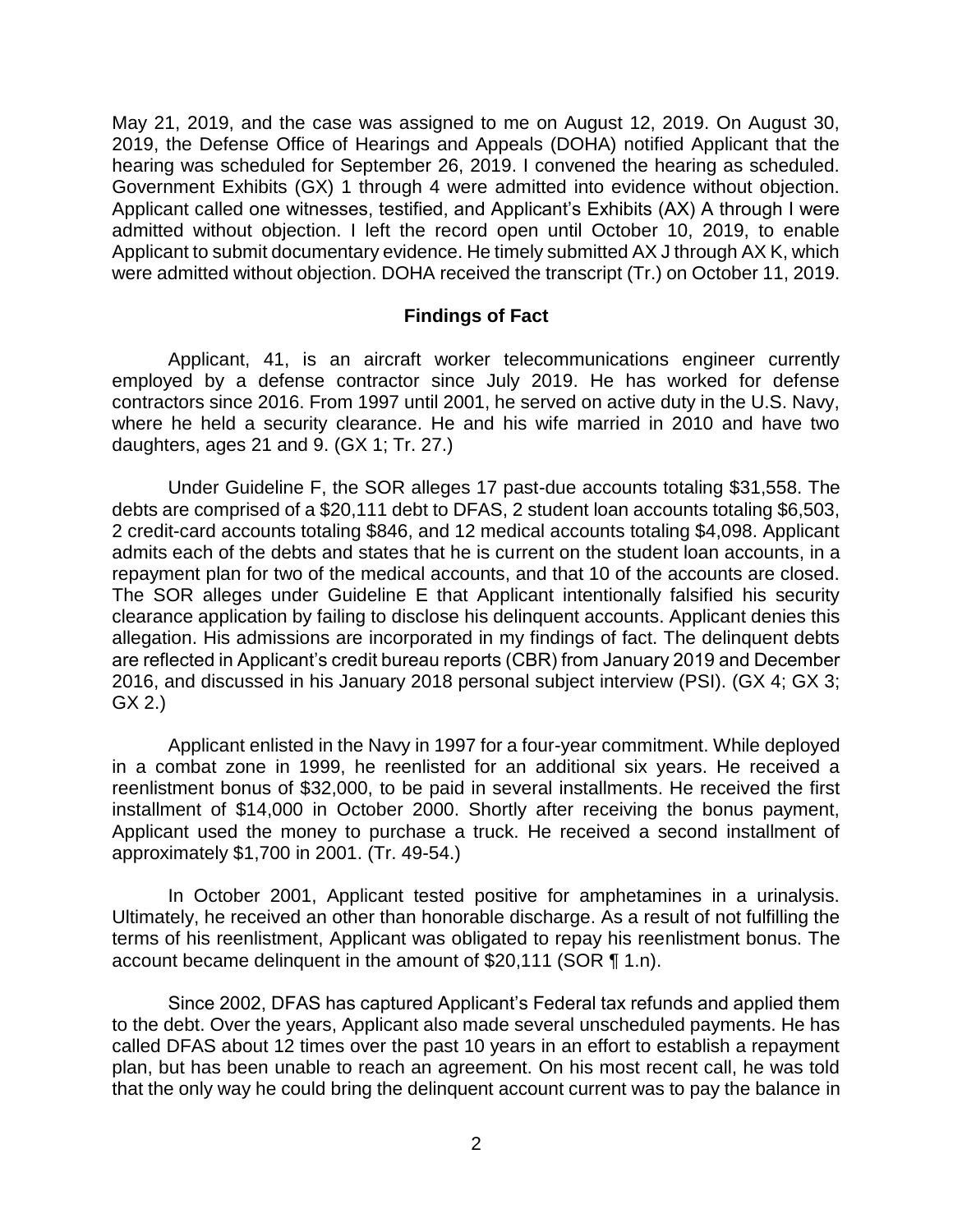full. (Tr. 56-57.) In April 2019, Applicant began making payments through an application on his phone. He has made a \$550 payment and two payments of \$200. He will continue to pay \$400 a month until the debt is paid off. As of October 9, 2019, the balance on the DFAS account was \$12,588 and is not accruing interest. His payments total \$9,459. (GX 1; Tr. 65-66; AX J; AX F.) SOR ¶ 1.n is being resolved.

Applicant enrolled in college courses in about 2005, under the erroneous impression that his tuition would be covered under the G.I. Bill. Applicant ended up using student loans to pay the tuition. He fell behind on payments and defaulted on the \$3,991 (SOR ¶ 1.a) and \$2,512 (SOR ¶ 1.b) loans. He entered monthly repayment plans for each loan in September 2017, and the loans are in current status. (AX I.) SOR  $\P\P$  1.a and 1.b are being resolved.

Applicant incurred \$4,098 in delinquent medical debt as a result of medical expenses that were not paid by his insurance. (Tr. 39-40.) He has entered a repayment plan that combines the two largest debts, \$1,223 (SOR ¶ 1.c) and \$1,060 (SOR ¶ 1.d). His \$200 bimonthly payments are automatically debited from his checking account. The debt will be paid off in August 2020. (AX K.) SOR ¶¶ 1.c and 1.d are being resolved.

Applicant paid the medical debts alleged in SOR ¶¶ 1.g, 1.j, 1.m, 1o, and 1.q and settled 1.f and 1.l. These debts total \$1,339. He was unable to find the creditors for SOR ¶ 1.h \$117, 1.k \$134, and 1.p. \$225. The debts alleged in SOR ¶¶ 1.g through 1.q do not appear on Applicant's recent CBRs. (AX G – AX I.) These debts are resolved.

Applicant paid the credit-card debts alleged in SOR ¶¶ 1.e \$515 and 1.f \$331. These debts are resolved.  $(AX G - AX I.)$ 

Applicant emphatically stated that he did not intentionally falsify his e-QIP by failing to disclose his delinquent debts. Applicant was given the e-QIP to complete while he was at work. He felt pressured to complete it quickly and get back to work. He was aware of his DFAS debt, but was not aware of the other debts. He had never viewed his CBR until his PSI. (Tr. 42-43; Tr. 68-69.)

Applicant's previous supervisor while Applicant was in the Navy and current friend has known Applicant for almost 10 years and highly recommends him for a clearance stating that he is capable, honest, and trustworthy. Applicant's coworker since February 2019 recommends Applicant for a clearance and states that Applicant is trustworthy and obeys rules and regulations. (AX C.).

Applicant admits that he did not manage his finances well when he was younger and this was the primary cause of his debts. (Tr. 33.) He did not fully grasp the security significance of poor finances until undergoing the security clearance process. (Tr. 44-45.) He sought credit counseling through several different agencies but thought the monthly fees were unreasonable. (Tr. 65.) Applicant has a credit-monitoring application on his phone that alerts him when payments are due and through which he can directly contact his creditors. His credit score has improved by 130 points. (Tr. 60.) He also has an online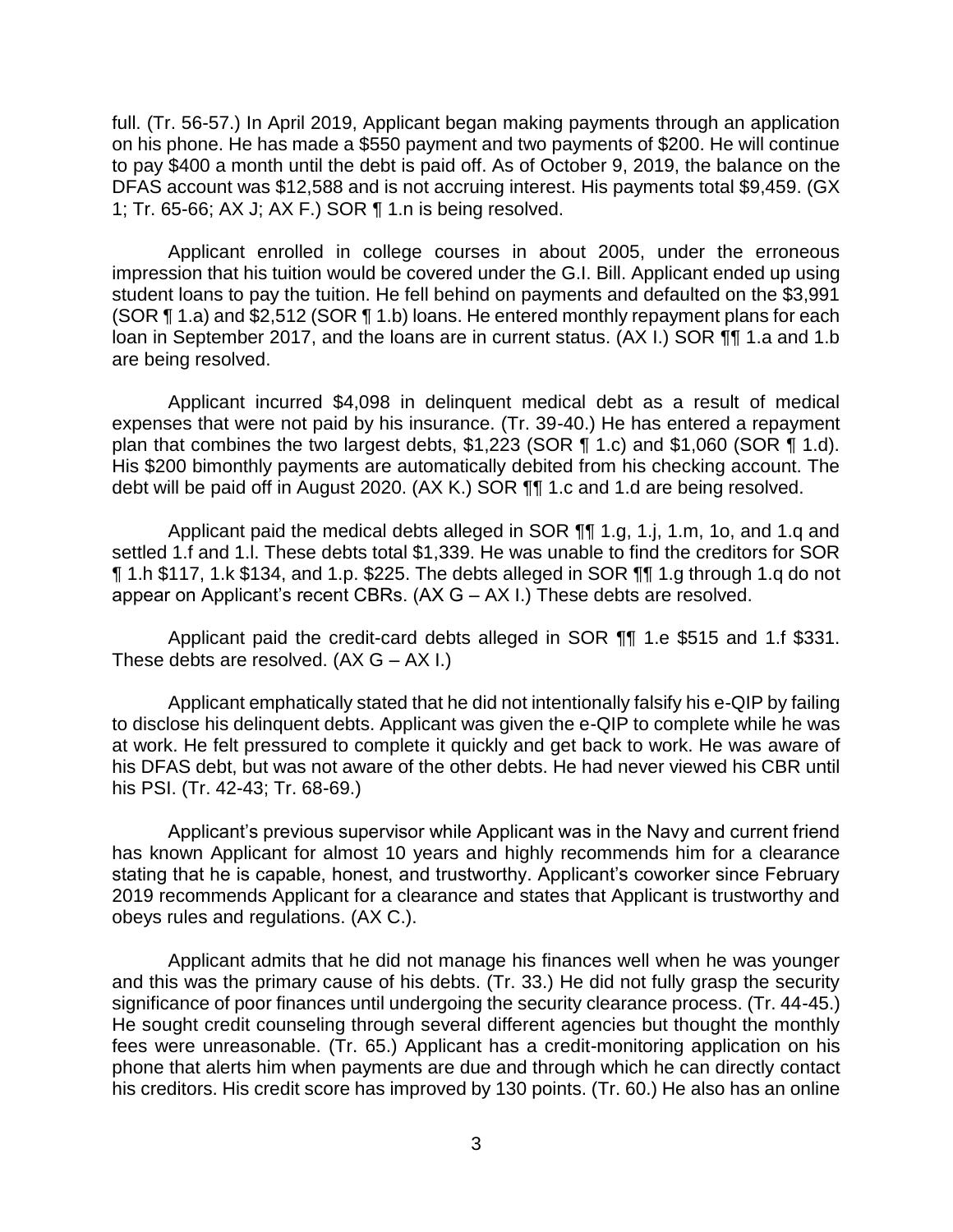account with a credit reporting agency through which he monitors and maintains his accounts. He and his wife maintain a monthly budget. Applicant is current on all his ongoing financial obligations and has not incurred any recent delinquent debts. He was candid, sincere, and credible while testifying.

#### **Policies**

"[N]o one has a 'right' to a security clearance." *Department of the Navy v. Egan*, 484 U.S. 518, 528 (1988). As Commander in Chief, the President has the authority to "control access to information bearing on national security and to determine whether an individual is sufficiently trustworthy to have access to such information." *Id.* at 527. The President has authorized the Secretary of Defense or his designee to grant applicants eligibility for access to classified information "only upon a finding that it is clearly consistent with the national interest to do so." Exec. Or. 10865, *Safeguarding Classified Information within Industry* § 2 (Feb. 20, 1960), as amended.

Eligibility for a security clearance is predicated upon the applicant's meeting the criteria contained in the AG. These guidelines are not inflexible rules of law. Instead, recognizing the complexities of human behavior, an administrative judge applies these guidelines in conjunction with an evaluation of the whole person. An administrative judge's overarching adjudicative goal is a fair, impartial, and commonsense decision. An administrative judge must consider all available and reliable information about the person, past and present, favorable and unfavorable.

 The Government reposes a high degree of trust and confidence in persons with access to classified information. This relationship transcends normal duty hours and endures throughout off-duty hours. Decisions include, by necessity, consideration of the possible risk that the applicant may deliberately or inadvertently fail to safeguard classified information. Such decisions entail a certain degree of legally permissible extrapolation about potential, rather than actual, risk of compromise of classified information.

Clearance decisions must be made "in terms of the national interest and shall in no sense be a determination as to the loyalty of the applicant concerned." *See* Exec. Or. 10865 § 7. Thus, a decision to deny a security clearance is merely an indication the applicant has not met the strict guidelines the President and the Secretary of Defense have established for issuing a clearance.

 Initially, the Government must establish, by substantial evidence, conditions in the personal or professional history of the applicant that may disqualify the applicant from being eligible for access to classified information. The Government has the burden of establishing controverted facts alleged in the SOR. *See Egan*, 484 U.S. at 531. "Substantial evidence" is "more than a scintilla but less than a preponderance." *See v. Washington Metro. Area Transit Auth.*, 36 F.3d 375, 380 (4th Cir. 1994). The guidelines presume a nexus or rational connection between proven conduct under any of the criteria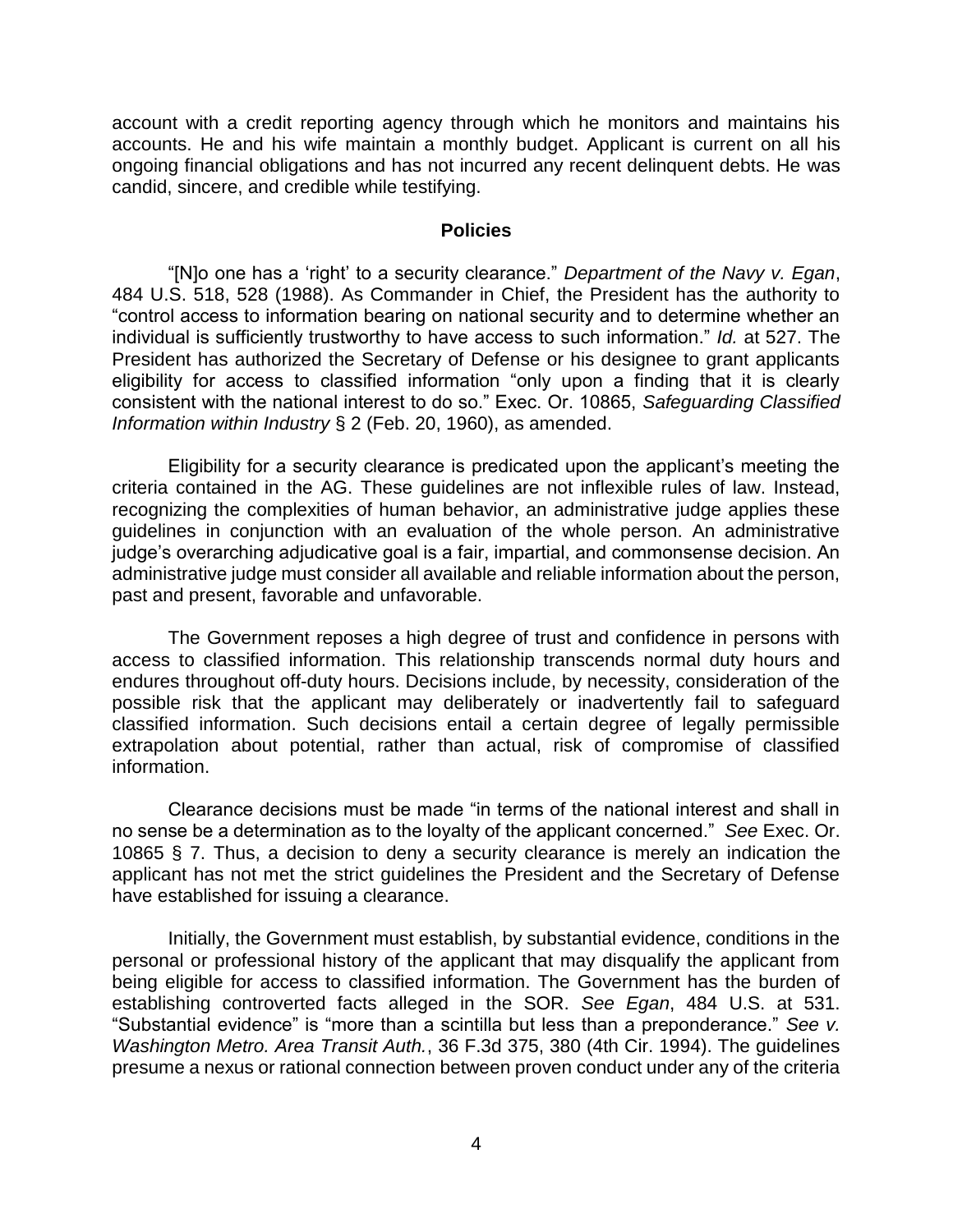listed therein and an applicant's security suitability. *See* ISCR Case No. 92-1106 at 3, 1993 WL 545051 at \*3 (App. Bd. Oct. 7, 1993).

Once the Government establishes a disqualifying condition by substantial evidence, the burden shifts to the applicant to rebut, explain, extenuate, or mitigate the facts. Directive ¶ E3.1.15. An applicant has the burden of proving a mitigating condition, and the burden of disproving it never shifts to the Government. *See* ISCR Case No. 02- 31154 at 5 (App. Bd. Sep. 22, 2005).

An applicant "has the ultimate burden of demonstrating that it is clearly consistent with the national interest to grant or continue his security clearance." ISCR Case No. 01- 20700 at 3 (App. Bd. Dec. 19, 2002). "[S]ecurity clearance determinations should err, if they must, on the side of denials." *Egan*, 484 U.S. at 531; *see* AG ¶ 2(b).

### **Analysis**

#### **Guideline F, Financial Considerations**

The concern under this guideline is set out in AG ¶ 18:

Failure or inability to live within one's means, satisfy debts, and meet financial obligations may indicate poor self-control, lack of judgment, or unwillingness to abide by rules and regulations, all of which can raise questions about an individual's reliability, trustworthiness and ability to protect classified information. An individual who is financially overextended is at risk of having to engage in illegal acts to generate funds….

 This concern is broader than the possibility that an individual might knowingly compromise classified information in order to raise money. It encompasses concerns about an individual's self-control, judgment, and other qualities essential to protecting classified information. An individual who is financially irresponsible may also be irresponsible, unconcerned, or negligent in handling and safeguarding classified information. *See* ISCR Case No. 11-05365 at 3 (App. Bd. May 1, 2012).

Applicant's testimony, corroborated by the record evidence, establishes two disqualifying conditions under this guideline: AG ¶ 19(a) ("inability to satisfy debts") and AG ¶ 19(c) ("a history of not meeting financial obligations").

 However, a person can mitigate concerns about his or her ability to handle and safeguard classified information raised by his or her financial circumstances by establishing one or more of the mitigating conditions listed under the guideline. The relevant mitigating conditions in this case are:

AG ¶ 20(a): the behavior happened so long ago, was so infrequent, or occurred under such circumstances that it is unlikely to recur and does not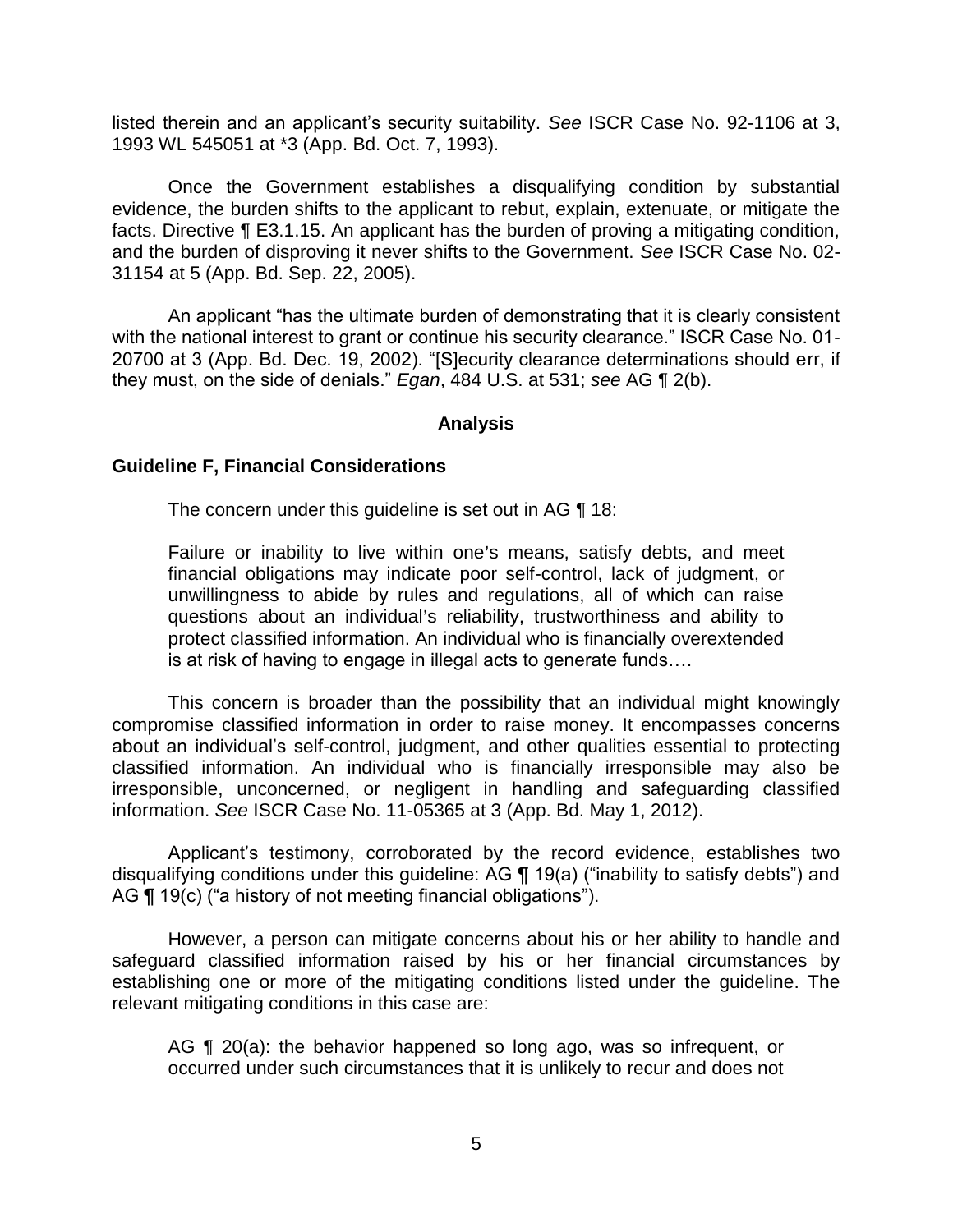cast doubt on the individual's current reliability, trustworthiness, or good judgment; and

AG  $\P$  20(d): individual initiated and is adhering to a good-faith effort to repay overdue creditors or otherwise resolve debts.

 Applicant incurred his largest debt under unusual circumstances that are unlikely to recur. Specifically, he received a lump-sum reenlistment bonus of \$14,000 which he used to purchase a vehicle. When he did not comply with the terms of his reenlistment, he was required to repay the bonus and the accrued interest. He was aware that the debt was being repaid through the capturing of his Federal tax refunds. He also made multiple attempts to negotiate a repayment plan, but was unsuccessful. He has recently been making monthly payments of \$400. His refunds will continue to be applied to this account.

 Applicant entered repayment plans for his two student loans in 2017 and the accounts are current. He entered a repayment plan for the creditor of the two largest medical debts which will be paid in full by August 2020. He has paid all of the remaining SOR debts that he could identify. None of the remaining SOR debts remain on his current CBRs.

"Good faith" means acting in a way that shows reasonableness, prudence, honesty, and adherence to duty or obligation. ISCR Case No. 99-0201, 1999 WL 1442346 at \*4 (App. Bd. Oct. 12, 1999). A security clearance adjudication is an evaluation of a person's judgment, reliability, and trustworthiness. It is not a debt-collection procedure. ISCR Case No. 09-02160 (App. Bd. Jun. 21, 2010.) A person is not required to establish resolution of every debt alleged in the SOR. He or she need only establish a plan to resolve financial problems and take significant actions to implement the plan. The adjudicative guidelines do not require that a person make payments on all delinquent debts simultaneously, nor do they require that the debts alleged in the SOR be paid first. *See* ISCR Case No. 07-06482 at 2-3 (App. Bd. May 21, 2008).

 Applicant lives within his means and has not incurred any recent delinquent debt. He maintains a budget and routinely monitors his credit. His credit score has dramatically improved. He now fully understands the importance of maintaining his finances. Applicant's financial difficulties did not arise under circumstances that suggest reckless or irresponsible behavior and do not cast doubt on his current reliability, trustworthiness, or judgment. By monitoring his credit and maintaining a budget, Applicant has taken proactive steps to ensure ongoing financial stability. Although his financial record is not perfect, he has implemented a reasonable plan to resolve his financial issues within his means, and to avoid future financial difficulties. AG ¶¶ 20(a) and 20(d) apply.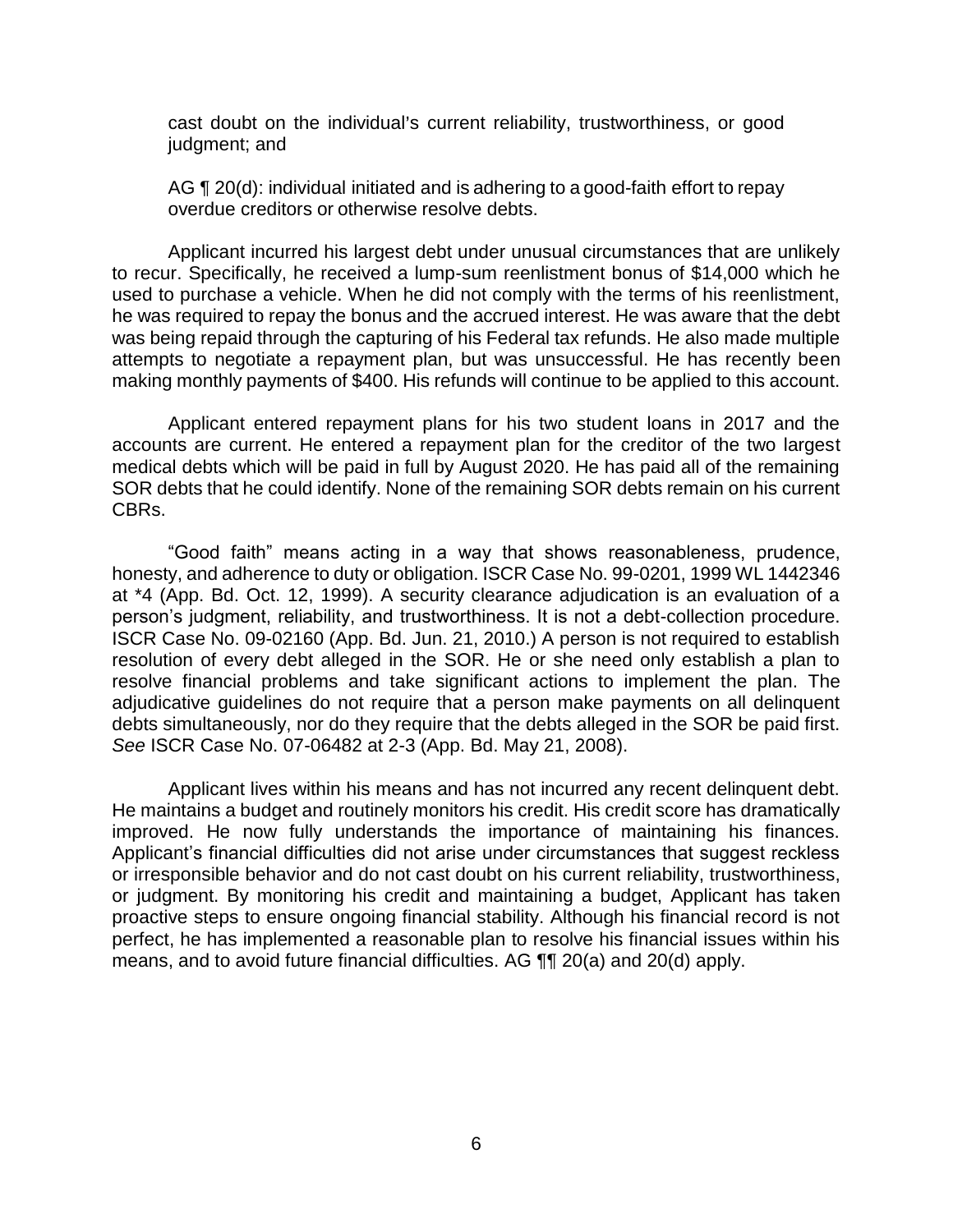### **Guideline E, Personal Conduct**

The concern under this guideline is set out in AG ¶ 15:

Conduct involving questionable judgment, lack of candor, dishonesty, or unwillingness to comply with rules and regulations can raise questions about an individual's reliability, trustworthiness, and ability to protect classified or sensitive information. Of special interest is any failure to cooperate or provide truthful and candid answers during national security investigative or adjudicative processes. The following will normally result in an unfavorable national security eligibility determination, security clearance action, or cancellation of further processing for national security eligibility…

Applicant's omissions from his 2016 e-QIP could raise the following disqualifying condition:

AG ¶ 16(a): deliberate omission, concealment, or falsification of relevant facts from any personnel security questionnaire, personal history statement, or similar form used to conduct investigations, determine employment qualifications, award benefits or status, determine national security eligibility or trustworthiness, or award fiduciary responsibilities.

When a falsification allegation is controverted, as in this case, the Government has the burden of proving it. An omission, standing alone, does not prove falsification. An administrative judge must consider the record evidence as a whole to determine an applicant's state of mind at the time of the omission. *See* ISCR Case No. 03-09483 at 4 (App. Bd. Nov. 17, 2004).

 Applicant unwaveringly asserted that he did not intentionally falsify his e-QIP. His omissions were unintentional, and the result of rushing through his e-QIP. Further, he did not know about the majority of his delinquent accounts. I found his explanation to be credible and consistent with the record evidence, and his demeanor to be honest, forthcoming, and candid. Therefore, I conclude that AG ¶ 16(a) does not apply.

#### **Whole-Person Concept**

 Under AG ¶ 2(c), the ultimate determination of whether to grant eligibility for a security clearance must be an overall commonsense judgment based upon careful consideration of the guidelines and the whole-person concept. In applying the wholeperson concept, an administrative judge must evaluate an applicant's eligibility for a security clearance by considering the totality of the applicant's conduct and all relevant circumstances. An administrative judge should consider the nine adjudicative process factors listed at AG ¶ 2(d):

(1) the nature, extent, and seriousness of the conduct; (2) the circumstances surrounding the conduct, to include knowledgeable